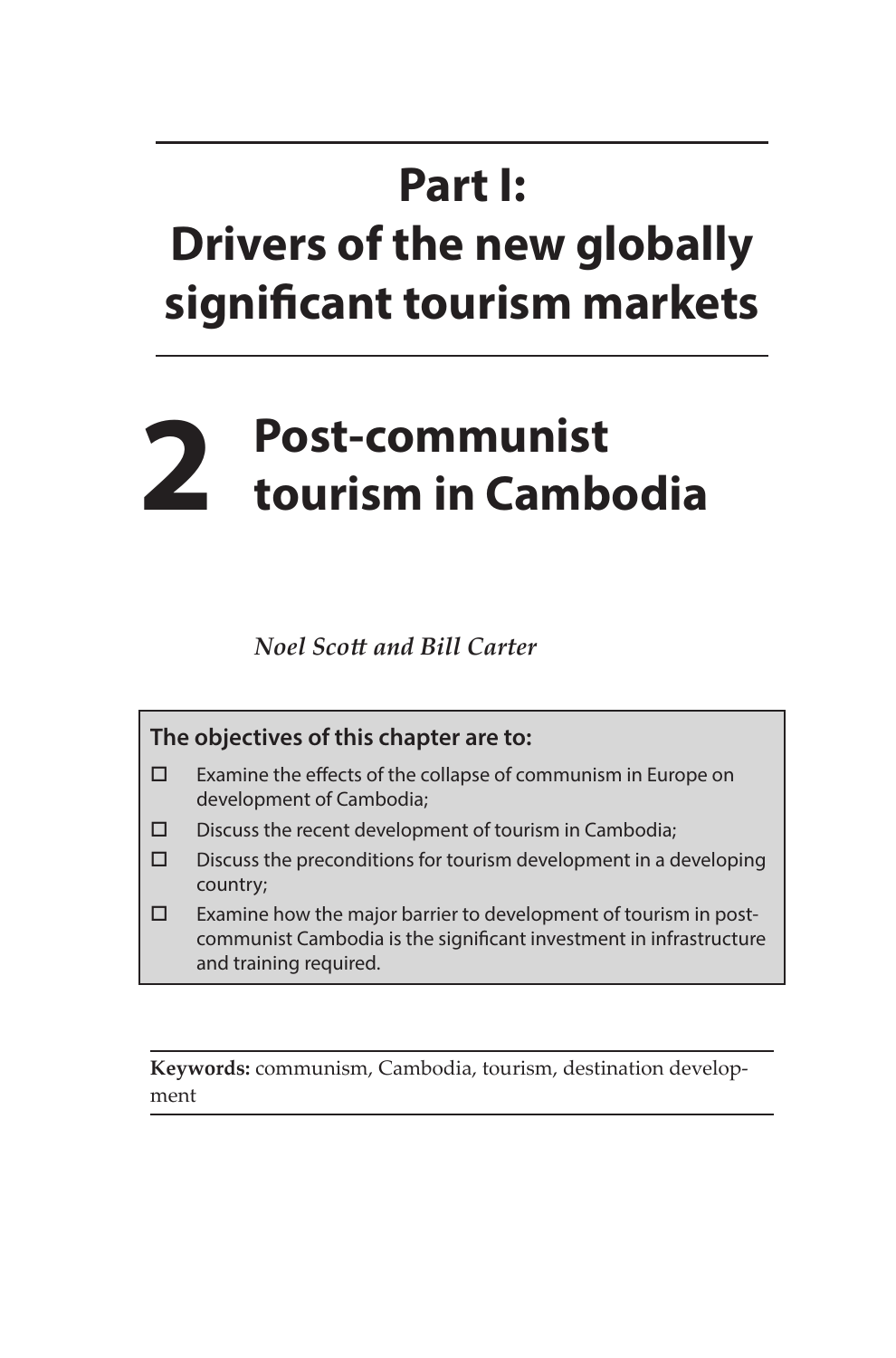## **Introduction**

One of the more significant trends in the 20th Century is the growth and subsequent decline of communism in the USSR. The growth of the USSR after WWII and the creation of the Eastern Bloc in Europe was opposed by the USA in an economic and political contest termed the 'Cold War' between 1947 and the collapse of the USSR in 1991. In Europe this proclaimed triumph of capitalism led to an expanded European Union, captained by a reunited Germany, and a restructured capitalist Russian Federation.

In Asia, the defeat of the Japanese in 1945, was followed by a civil war in China where the United States-backed Kuomintang (KMT) Nationalist Government against the People's Liberation Army (PLA). The PLA success 1949 created the People's Republic of China (PRC). While the USSR and China initially formed an alliance, this split in 1956 as the PRC and the USSR progressively diverged in their interpretations and applications of Marxism. The USSR and the PRC began to compete and established or supported communist parties in countries in their spheres of influence.

Most of the communist movements in South East Asia had little success prior to World War II, in part due to active repression by the colonial powers, as well as internal problems. However, World War II brought about the revival of the communist movements in Southeast Asia because, as part of the "united front" approach that supported the Allies, the colonial powers often allowed communist advocates to function and even legalized them.

The later decades of the 20th Century were also a time of great upheaval in parts of East and South East Asia that were exposed to war, civil disturbance, political dislocation and economic collapse. Communists became a powerful political presence and communist governments of differing complexions established. China, North Korea, Laos and Vietnam remain Communist today, although economic pragmatism has led to an expansion of market-driven business activity and except for North Korea, tourism.

How did events after WWII lead to this situation and what does it mean for tourism? In this chapter we look at the effects of a transition to capitalism with a focus on Cambodia and its recent rapid tourism development.

## **Angkorian heritage and recent Cambodian history**

Recent events and tourism development in Cambodia cannot be understood without understanding its political and religious history and the geographic environment in which the country exists. These have affected the polity and social norms of the country, as well as the focal tourist attractions of the nation and their associated management.